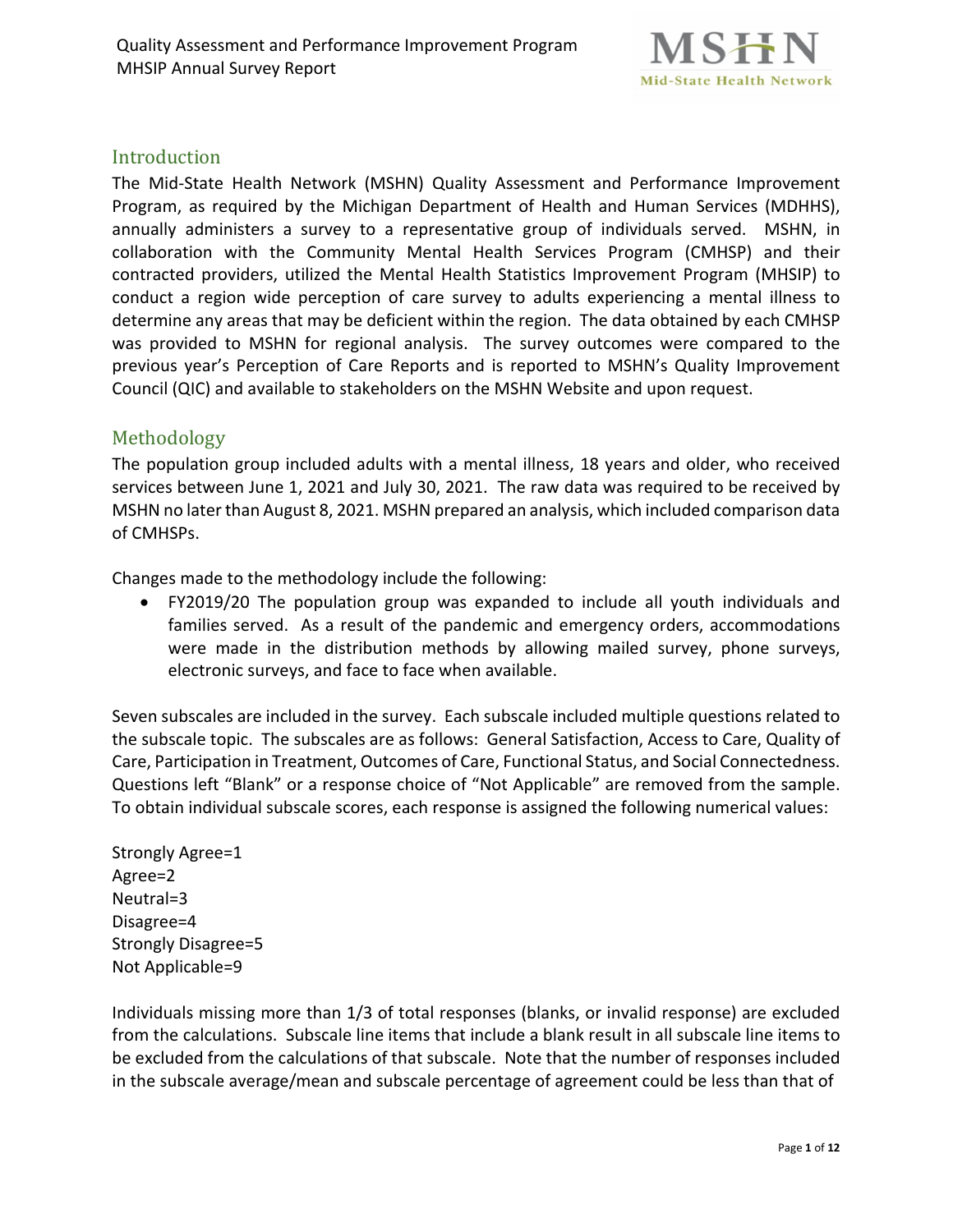

each individual question as a result of the exclusion of unanswered questions when calculating the subscale.

The mean of each individual subscale line item is calculated. Those less than or equal to 2.5 are considered to be "in agreement". The total number of respondents who are "in agreement" is then divided by the total respondents. The resultant number is then multiplied by 100 to provide a percentage.

The results are analyzed as follows:

PIHP and CMHSP

- By Subscale
- By Subscale Line Item

### Survey Response Rates

The response rate was calculated by dividing the number of surveys received by the number distributed. The number of surveys distributed was determined using three different methods; number mailed, the number offered, and the unique number of individuals served during the time period. The process used for distribution may skew the response rates. Figure 1 indicates the return rate for each CMHSP where data was available prior to August 31<sup>th</sup>, 2021.

|                       | 2013              | 2014                     | 2015               | 2016              | 2019/20**         |                           | $2020/21**$                   |                 |
|-----------------------|-------------------|--------------------------|--------------------|-------------------|-------------------|---------------------------|-------------------------------|-----------------|
| <b>MHSIP</b>          | Response<br>Rates | Response<br><b>Rates</b> | Response<br>Rates, | Response<br>Rates | Response<br>Rates | <b>Respons</b><br>e Rates | Distributed/<br><b>Served</b> | <b>Received</b> |
| <b>MSHN</b>           | 41%               | 34%                      | 46%                | 56%               | 18%               | 15%                       | 9323                          | 1444            |
| <b>BABH</b>           | 41%               | 64%                      | 59%                | 29%               | 19%               | 17%                       | 1206                          | 205             |
| <b>CEI</b>            | 44%               | 13%                      | 46%                | 47%               | 13%               | 3%                        | 919                           | 26              |
| <b>CMHCM</b>          | 55%               | 21%                      | 28%                | 81%               | 11%               | 13%                       | 2113                          | 282             |
| <b>GIHN</b>           | $\ast$            | $\ast$                   | $*$                | $*$               | 35%               | 8%                        | 471                           | 39              |
| <b>HBH</b>            | 18%               | 23%                      | 58%                | 41%               | 5%                | 7%                        | 220                           | 16              |
| <b>The Right Door</b> | 50%               | $*$                      | $\ast$             | $\ast$            | 13%               | 23%                       | 362                           | 83              |
| <b>Lifeways</b>       | 23%               | 37%                      | 43%                | 42%               | 32%               | 31%                       | 1398                          | 428             |
| <b>MCN</b>            | 26%               | 25%                      | 40%                | 27%               | 20%               | 10%                       | 252                           | 26              |
| <b>NCMH</b>           | 17%               | $*$                      | $*$                | $*$               | 34%               | 21%                       | 530                           | 110             |
| Saginaw               | 85%               | 78%                      | 88%                | 60%               | 14%               | 10%                       | 1376                          | 141             |
| <b>Shiawassee</b>     | 45%               | 38%                      | 45%                | 93%               | 20%               | 12%                       | 234                           | 28              |
| <b>TBHS</b>           | 87%               | 50%                      | 52%                | 100%              | 25%               | 25%                       | 242                           | 60              |

#### Figure 1 MSHN and CMHSP participant response rates

\*No data available \*\* 2019/20 all adult programs (ACT, OPT, CSM) included in the results

## Survey Findings

MSHN's percentage of agreement for each subscale for FY21 scored above the desired threshold for four out of seven subscales. Figure 2 demonstrates the percentage of agreement for each subscale. MSHN scored the highest in the "Perception of Quality and Appropriateness" and "Perception of Participation in Treatment Planning" and" General Satisfaction". The subscales that did not score above the desired threshold of 80% include "Perception of Social Connectedness", "Perception of Functioning", and "Perception of Outcome of Services".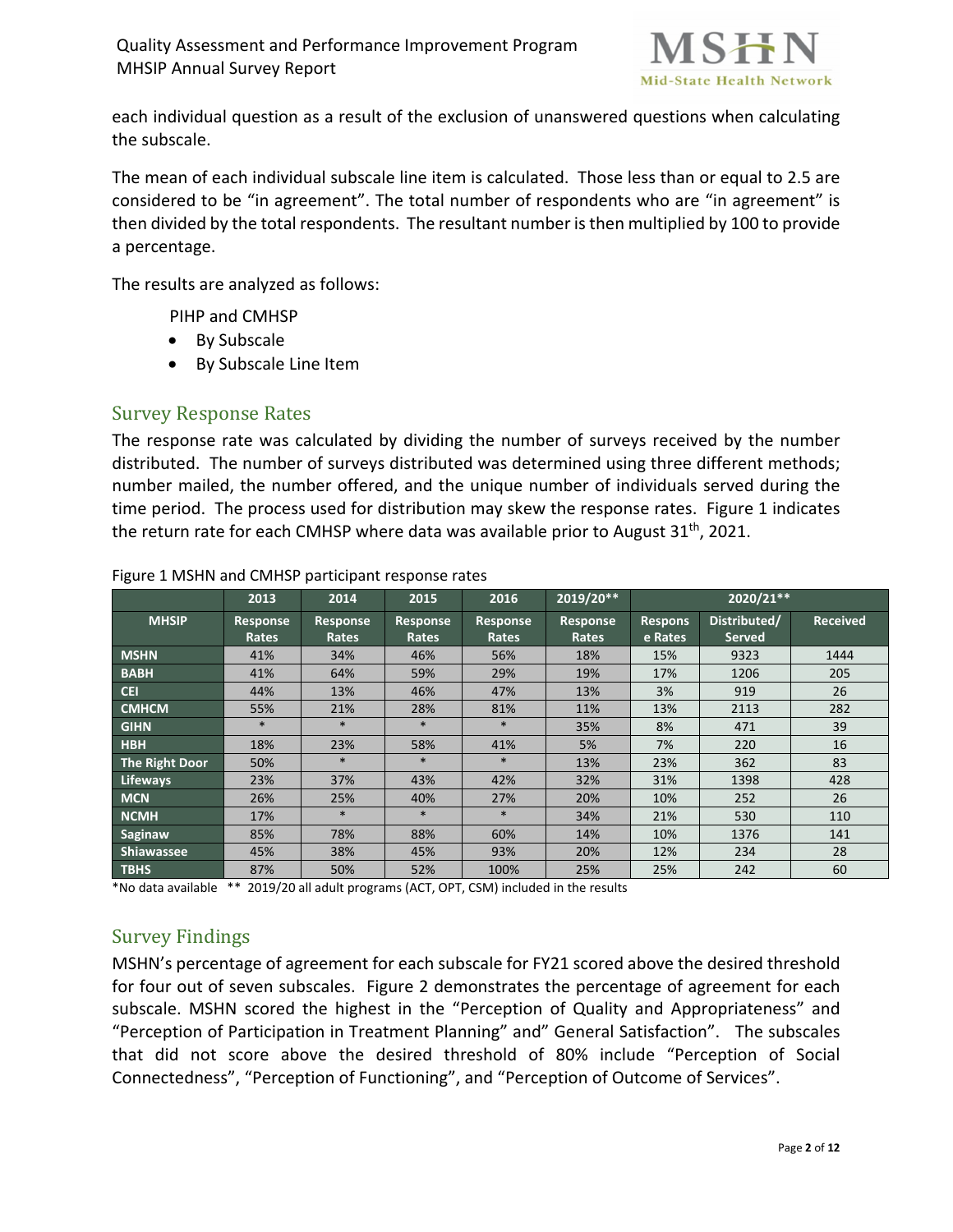

#### Figure 2. MSHN Subscale Ranking Percentage of Agreement

| <b>Subscale</b>                                   | 2013 | 2014 | 2015 | 2016/17 | 2019/20 | <b>FY20 U.S Rate</b> | 2021 |
|---------------------------------------------------|------|------|------|---------|---------|----------------------|------|
| Perception of Quality and Appropriateness         | 89%  | 97%  | 83%  | 85%     | 92%     | 90.8%                | 92%  |
| Perception of Participation in Treatment Planning | 86%  | 94%  | 88%  | 84%     | 92%     | 86.9%                | 93%  |
| <b>General Satisfaction</b>                       | 86%  | 90%  | 84%  | 83%     | 92%     | 90.1%                | 92%  |
| <b>Perception of Access</b>                       | 91%  | 92%  | 85%  | 85%     | 91%     | 88.9%                | 92%  |
| <b>Perception of Social Connectedness</b>         | 84%  | 82%  | 78%  | 70%     | 81%     | 79.2%                | 79%  |
| <b>Perception of Functioning</b>                  | 84%  | 73%  | 70%  | 72%     | 77%     |                      | 76%  |
| <b>Perception of Outcome of Services</b>          | 73%  | 84%  | 56%  | 70%     | 75%     | 79.6%                | 71%  |

2019/20 forward includes all programs (OPT/CSM/ACT) included in the results.

In addition to the subscale score, a score is calculated to determine agreement with the individual question. This is completed using two methods. The first method calculates the percentage of those who demonstrated a 2.50 or below. The MSHN score of each subscale since 2013 is demonstrated in Figure 3. The CMHSP score of each subscale since 2013 is exhibited in Appendix A.

Figure 3. MSHN MHSIP Longitudinal Data by Subscale and Subscale Line Item

(2013-2017 include ACT only; beginning 2019 includes adults in OPT, CSM, ACT).

| <b>Adults</b>                                                                                                              | 2013 | 2014 | 2015 | 2016/17 | 2019/20 | 2020/21 |
|----------------------------------------------------------------------------------------------------------------------------|------|------|------|---------|---------|---------|
| <b>General Satisfaction</b>                                                                                                | 86%  | 90%  | 84%  | 83%     | 92%     | 92%     |
| Q1. I like the services that I received.                                                                                   | 88%  | 92%  | 89%  | 86%     | 92%     | 92%     |
| Q2. If I had other choices, I would still choose to get services from this<br>mental health agency.                        | 83%  | 84%  | 83%  | 81%     | 89%     | 88%     |
| Q3. I would recommend this agency to a friend or family member.                                                            | 84%  | 91%  | 83%  | 82%     | 92%     | 91%     |
| <b>Perception of Access</b>                                                                                                | 91%  | 92%  | 85%  | 85%     | 91%     | 92%     |
| Q4. The location of services was convenient.                                                                               | 83%  | 87%  | 85%  | 82%     | 89%     | 90%     |
| Q5. Staff were willing to see me as often as I felt it was necessary.                                                      | 91%  | 89%  | 88%  | 89%     | 90%     | 90%     |
| Q6. Staff returned my calls within 24 hours.                                                                               | 86%  | 90%  | 90%  | 84%     | 88%     | 87%     |
| Q7. Services were available at times that were good for me.                                                                | 88%  | 91%  | 87%  | 88%     | 92%     | 93%     |
| Q8. I was able to get all the services I thought I needed.                                                                 | 84%  | 87%  | 84%  | 83%     | 87%     | 88%     |
| Q9. I was able to see a psychiatrist when I wanted to.                                                                     | 80%  | 83%  | 80%  | 79%     | 81%     | 81%     |
| <b>Perception of Quality and Appropriateness</b>                                                                           | 89%  | 97%  | 83%  | 85%     | 92%     | 92%     |
| Q10. Staff believed that I could grow, change and recover.                                                                 | 87%  | 91%  | 88%  | 86%     | 88%     | 90%     |
| Q12. I felt free to complain.                                                                                              | 79%  | 85%  | 77%  | 79%     | 86%     | 90%     |
| Q13. I was given information about my rights.                                                                              | 90%  | 91%  | 90%  | 90%     | 93%     | 92%     |
| Q14. Staff encouraged me to take responsibility for how I live my life.                                                    | 88%  | 92%  | 88%  | 86%     | 91%     | 88%     |
| Q15. Staff told me what side effects to watch for.                                                                         | 78%  | 84%  | 79%  | 75%     | 82%     | 83%     |
| Q16. Staff respected my wishes about who is and who is not to be given<br>information about my treatment services.         | 87%  | 92%  | 88%  | 89%     | 93%     | 93%     |
| Q18. Staff were sensitive to my cultural/ethnic background.                                                                | 82%  | 91%  | 81%  | 79%     | 89%     | 87%     |
| Q19. Staff helped me obtain the information I needed so that I could take<br>charge of managing my illness and disability. | 88%  | 90%  | 88%  | 82%     | 89%     | 89%     |
| Q20. I was encouraged to use consumer-run programs.                                                                        | 84%  | 93%  | 84%  | 80%     | 85%     | 84%     |
| <b>Perception of Participation in Treatment Planning</b>                                                                   | 86%  | 94%  | 88%  | 84%     | 92%     | 93%     |
| Q11. I felt comfortable asking questions about my treatment, services, and<br>medication.                                  | 86%  | 93%  | 89%  | 88%     | 90%     | 90%     |
| Q17. I, not staff, decided my treatment goals.                                                                             | 80%  | 87%  | 80%  | 79%     | 87%     | 87%     |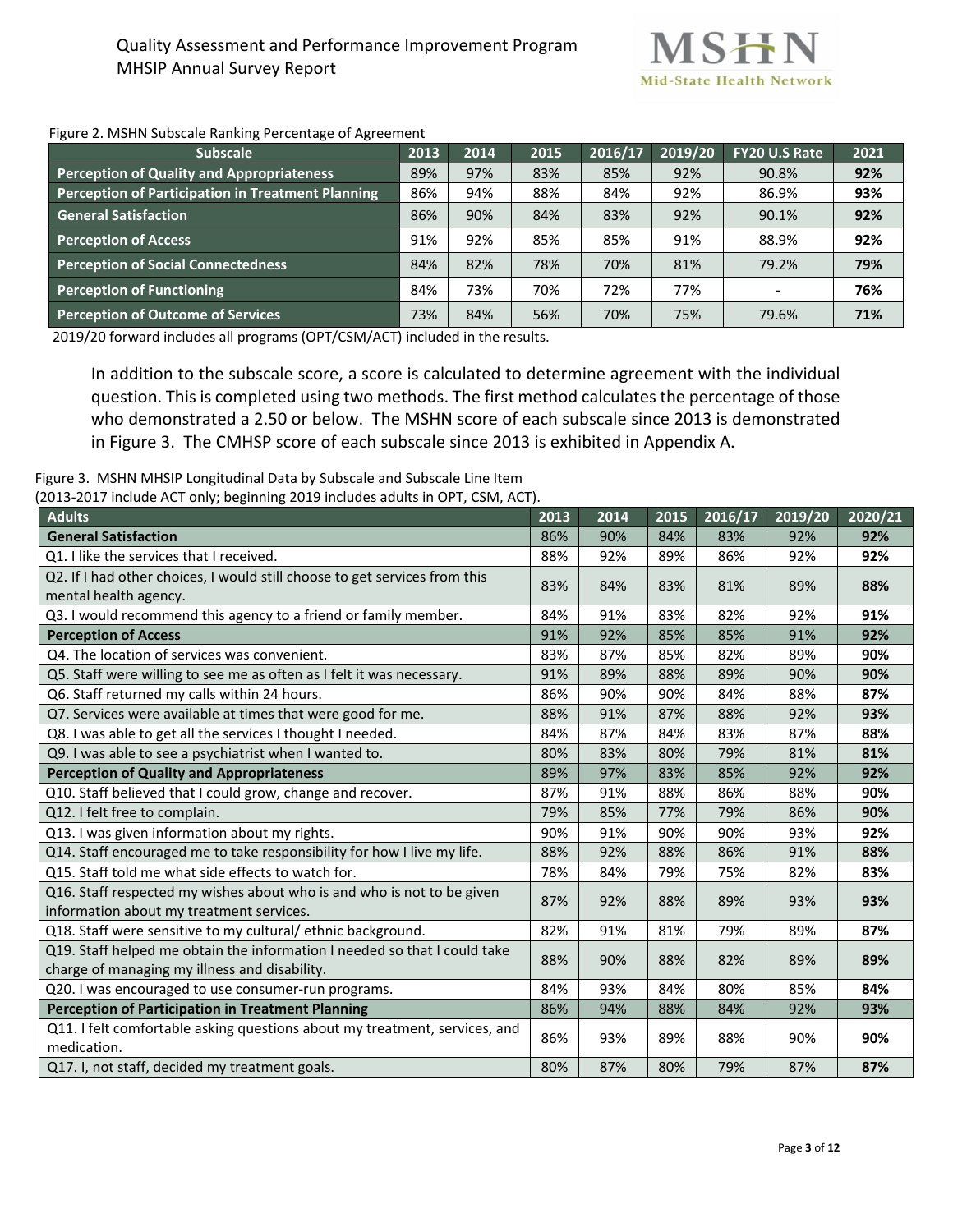# **Mid-State Health Network**

| <b>Perception of Outcome of Services</b>                                  | 73% | 84% | 56% | 70% | 75% | 71% |
|---------------------------------------------------------------------------|-----|-----|-----|-----|-----|-----|
| Q21. I deal more effectively with daily problems.                         | 80% | 84% | 82% | 77% | 80% | 79% |
| Q22. I am better able to control my life.                                 | 81% | 82% | 79% | 78% | 78% | 76% |
| Q23. I am better able to deal with crisis.                                | 76% | 79% | 77% | 76% | 74% | 72% |
| Q24. I am getting along better with my family.                            | 78% | 74% | 76% | 69% | 73% | 70% |
| Q25. I do better in social situations.                                    | 68% | 70% | 78% | 63% | 65% | 61% |
| Q26. I do better in school and/or work.                                   | 58% | 61% | 60% | 35% | 62% | 63% |
| Q27. My housing situation has improved.                                   | 69% | 76% | 73% | 64% | 69% | 64% |
| Q28. My symptoms are not bothering me as much.                            | 71% | 66% | 72% | 66% | 60% | 64% |
| <b>Perception of Functioning</b>                                          | 84% | 73% | 70% | 72% | 77% | 76% |
| Q29. I do things that are more meaningful to me.                          | 80% | 75% | 75% | 74% | 74% | 73% |
| Q30. I am better able to take care of my needs.                           | 82% | 79% | 81% | 75% | 78% | 75% |
| Q31. I am better able to handle things when they go wrong.                | 74% | 72% | 74% | 71% | 68% | 68% |
| Q32. I am better able to do things that I want to do.                     | 79% | 77% | 72% | 71% | 72% | 70% |
| <b>Perception of Social Connectedness</b>                                 | 84% | 82% | 78% | 70% | 81% | 79% |
| Q33. I am happy with the friendships I have.                              | 85% | 77% | 81% | 68% | 78% | 75% |
| Q34. I have people with who I can do enjoyable things.                    | 80% | 79% | 82% | 71% | 79% | 79% |
| Q35. I feel I belong in my community.                                     | 71% | 70% | 70% | 62% | 65% | 61% |
| Q36. In a crisis, I would have the support I need from family or friends. | 81% | 79% | 74% | 73% | 81% | 76% |

The second method provides the mean or average of each question. A score of 2.50 or lower indicates agreement with the statement. Figure 4 provides the mean of each subcategory.

|  | Figure 4. MSHN 2020/21 Subscale Ranking Mean <= 2.50 indicates agreement |  |  |
|--|--------------------------------------------------------------------------|--|--|

| <b>Subscale</b>                                   | <b>FY20</b> | <b>FY21</b> |
|---------------------------------------------------|-------------|-------------|
| <b>General Satisfaction</b>                       | 1.56        | 1.59        |
| Perception of Participation in Treatment Planning | 1.62        | 1.61        |
| Perception of Quality and Appropriateness         | 1.63        | 1.62        |
| Perception of Access                              | 1.65        | 1.66        |
| Perception of Social Connectedness                | 1.97        | 2.09        |
| Perception of Functioning                         | 2.06        | 2.13        |
| Perception of Outcome of Services                 | 2.08        | 2.16        |

### Summary

The satisfaction survey for adults with a mental illness was completed by each CMHSP Participant. Each survey was scored separately for comparison purposes. The survey consisted of the following subscales: general satisfaction, perception of access, perception participation treatment, perception of quality and appropriateness, perception of outcomes of services, perception of social connectedness, perception of social functioning.

The subscales in which MSHN performed above the 80% standard included the following:

- Perception of Quality and Appropriateness (92%)
- Perception of Participation in Treatment (93%)
- General Satisfaction (92%)
- Perception of Access (92%)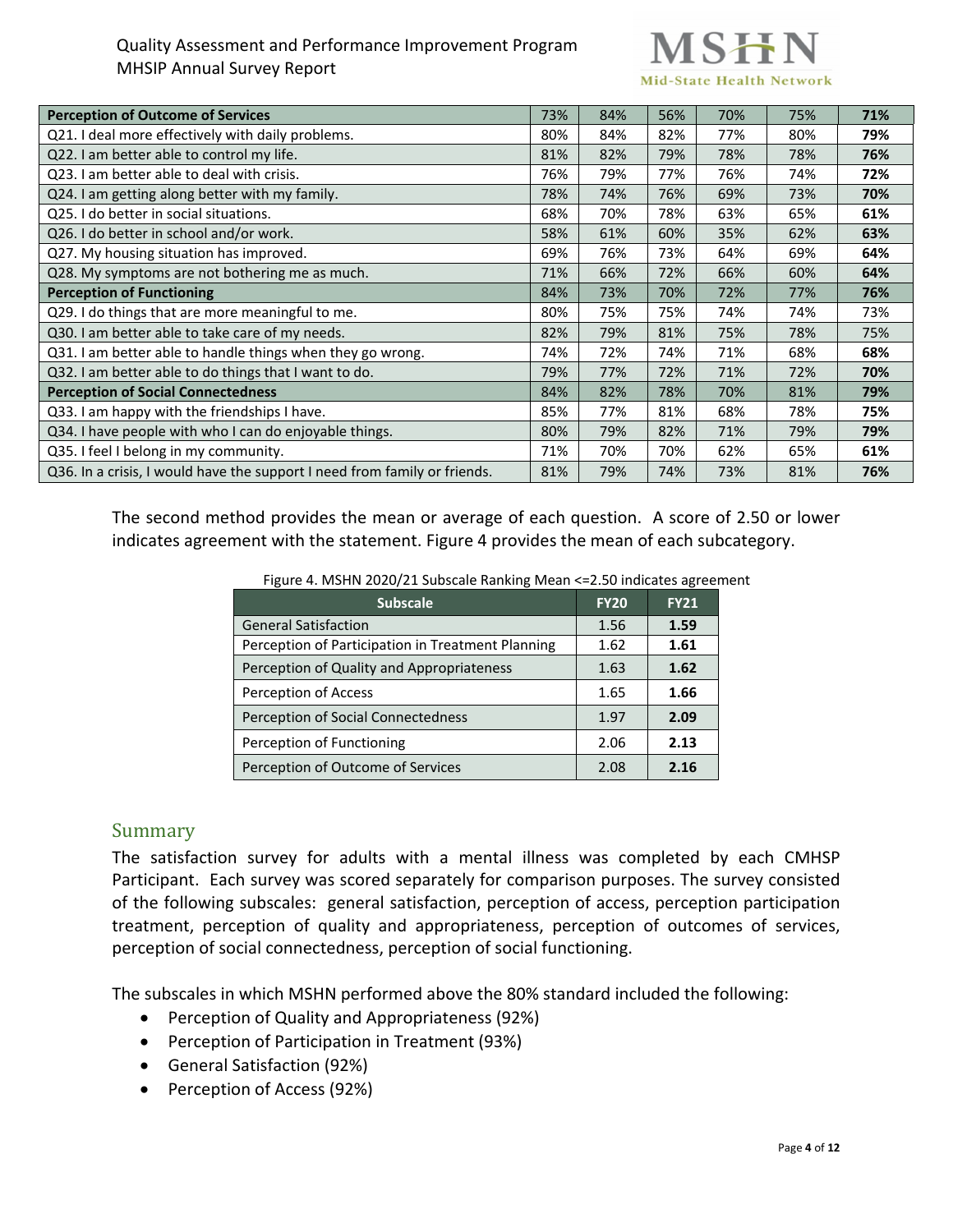

The subscale line items (questions) that scored the highest include:

- Q16. Staff respected my wishes about who is and who is not to be given information about my treatment services. (1.49)
- Q1. I like the services that I received. (1.56)
- Q13. I was given information about my rights. (1.53)
- Q7. Services were available at times that were good for me. (1.56)
- Q4. The location of services was convenient. (1.57)
- Q11. I felt comfortable asking questions about my treatment, services, and medication.

Growth areas to consider include performance below 80% for subscales or above 2.50 in the subscale line items indicating disagreement. In the absence of scores below 80% for the subscale or 2.50 or higher for the subscale line-item consideration should be given to those that ranked the lowest or demonstrated a decrease since the previous year.

Subscales where MSHN did not score above the desired performance included the following:

- Perception of Social Functioning (76%)
- Perception of Outcomes of Services (71%)
- Perception of Social Connectedness (79%)

No subscale line items (questions) scored above 2.50. The following question scored the highest indicating room for improvement:

- Q35. I feel I belong in my community. (2.35)
- Q26. I do better in school and/or work. (2.28)
- Q25. I do better in social situations. (2.35)
- Q28. My symptoms are not bothering me as much. (2.32)
- Q27. My housing situation has improved. (2.23)

### Recommendations

- Distribute the 2020/21 Perception of Care Report to the CMHSP participants through the following committee/council review: Quality Improvement Council (QIC), Regional Consumer Advisory Committee (RCAC)
- Each CMHSP to review internally to establish an action plan identifying growth areas, barriers, interventions, and process to monitor effectiveness of interventions.
- QIC in collaboration with relevant MSHN committees/council will establish a regional quality improvement plan, identifying regional barriers, relevant regional interventions, with measures of effectiveness.
- Modify the methodology to include a recommended length of time an individual should be in services prior to taking the survey.

| <b>Completed by: Sandy Gettel Quality Manager MSHN</b> | <b>Date:</b> September 20, 2021 |
|--------------------------------------------------------|---------------------------------|
| <b>Reviewed by MSHN QIC</b>                            | <b>Date:</b> September 23, 2021 |
| <b>Reviewed by Regional Consumer Advisory Council</b>  | <b>Date:</b> October 8, 2021    |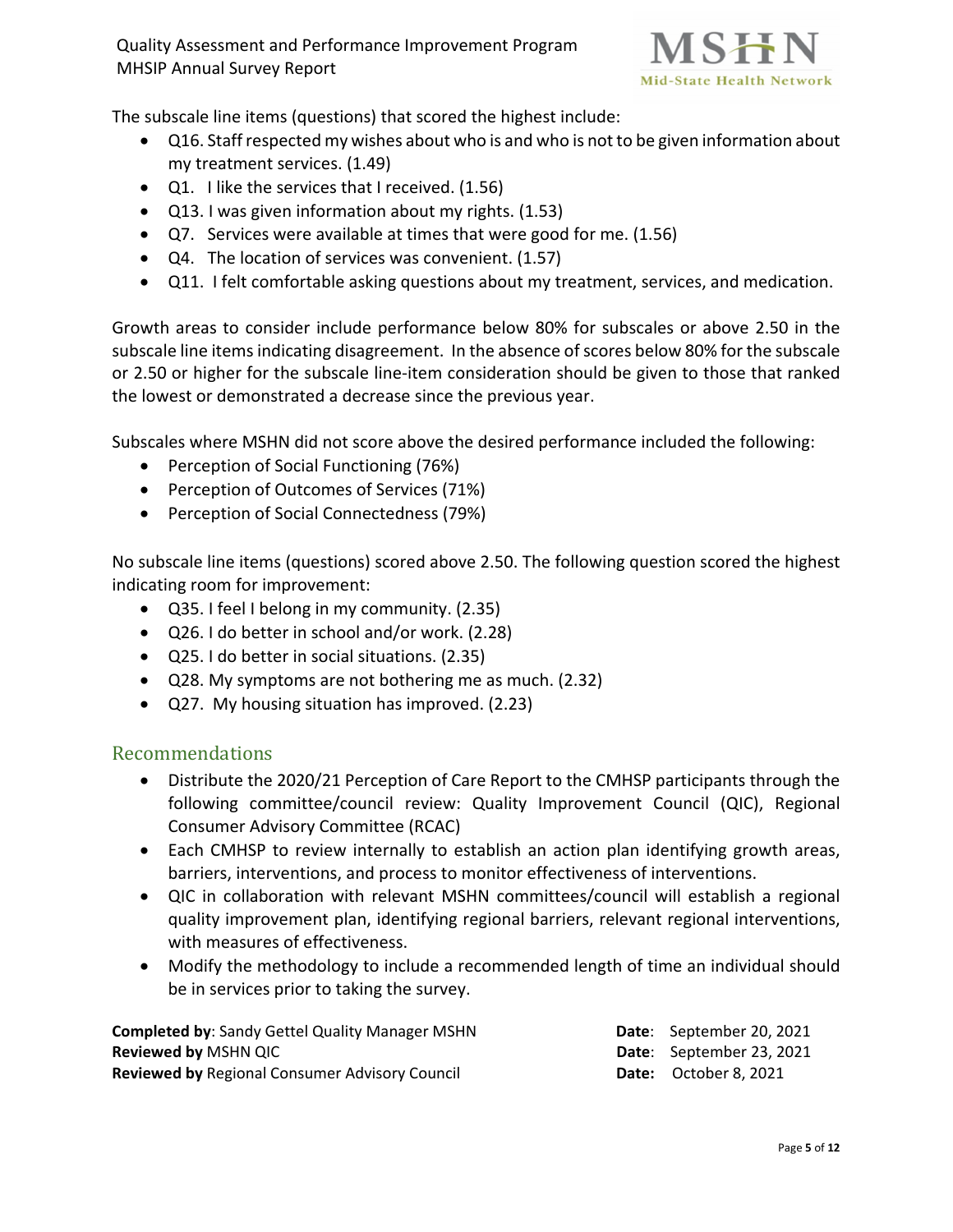

#### Appendix A. MHSIP MSHN and CMHSP Longitudinal Data of Percentage of Agreement. Report not completed in 2018. \*No Utilizers of ACT Services \*\*No ACT Program

|                              |         |             |             |            |              |                  |            | <b>The</b><br><b>Right</b> |                 |            |                 |              |            |             |
|------------------------------|---------|-------------|-------------|------------|--------------|------------------|------------|----------------------------|-----------------|------------|-----------------|--------------|------------|-------------|
|                              |         | <b>MSHN</b> | <b>BABH</b> | <b>CEI</b> | <b>CMHCM</b> | <b>GIHN</b>      | <b>HBH</b> | <b>Door</b>                | <b>Lifeways</b> | <b>MCN</b> | <b>NCMH</b>     | <b>SCCMH</b> | <b>SHW</b> | <b>TBHS</b> |
|                              | 2013    | 86%         | 84%         | 79%        | 89%          | $\ast$           | 89%        | 100%                       | 86%             | 100%       | 75%             | 94%          | 80%        | 72%         |
|                              | 2014    | 90%         | 71%         | 100%       | 86%          | $\ast$           | 100%       | $\ast$                     | 90%             | 100%       | $\ast$          | 95%          | 100%       | 90%         |
| Satisfaction<br>General      | 2015    | 85%         | 84%         | 90%        | 73%          | $\ast$           | 91%        | $***$                      | 86%             | 73%        | $***$           | 92%          | 78%        | 86%         |
|                              | 2016/17 | 83%         | 91%         | 83%        | 79%          | $\ast$           | 100%       | $***$                      | 79%             | 100%       | $***$           | 80%          | 93%        | 92%         |
|                              | 2019/20 | 92%         | 90%         | 86%        | 88%          | 96%              | 95%        | 98%                        | 96%             | 89%        | 94%             | 89%          | 90%        | 85%         |
|                              | 2020/21 | 92%         | 92%         | 74%        | 88%          | 95%              | 100%       | 99%                        | 94%             | 88%        | 98%             | 88%          | 89%        | 93%         |
|                              | 2013    | 91%         | 92%         | 83%        | 98%          | $\ast$           | 88%        | 100%                       | 94%             | 80%        | 100%            | 88%          | 90%        | 85%         |
|                              | 2014    | 92%         | 79%         | 100%       | 91%          | $\ast$           | 86%        | $\ast$                     | 97%             | 100%       | $\ast$          | 95%          | 67%        | 80%         |
| Access                       | 2015    | 86%         | 92%         | 89%        | 82%          | $\ast$           | 89%        | $***$                      | 83%             | 69%        | $***$           | 93%          | 88%        | 86%         |
|                              | 2016/17 | 86%         | 91%         | 89%        | 87%          | $\ast$           | 86%        | $***$                      | 79%             | 80%        | $***$           | 83%          | 85%        | 96%         |
|                              | 2019/20 | 91%         | 90%         | 86%        | 86%          | 97%              | 89%        | 94%                        | 95%             | 83%        | 94%             | 89%          | 90%        | 89%         |
|                              | 2020/21 | 92%         | 94%         | 68%        | 87%          | 93%              | 100%       | 94%                        | 94%             | 87%        | 94%             | 88%          | 96%        | 93%         |
|                              | 2013    | 89%         | 91%         | 82%        | 86%          | $\ast$           | 89%        | 100%                       | 89%             | 100%       | 100%            | 91%          | 89%        | 86%         |
|                              | 2014    | 97%         | 89%         | 100%       | 95%          | $\ast$           | 100%       | $\ast$                     | 98%             | 100%       | $\ast$          | 100%         | 100%       | 78%         |
|                              | 2015    | 85%         | 86%         | 89%        | 78%          | $\ast$           | 93%        | $***$                      | 84%             | 76%        | $***$           | 89%          | 84%        | 88%         |
| Quality and                  | 2016/17 | 91%         | 91%         | 100%       | 89%          | $\ast$           | 100%       | $***$                      | 90%             | 100%       | $***$           | 83%          | 92%        | 91%         |
| Appropriateness              | 2019/20 | 92%         | 90%         | 86%        | 88%          | 96%              | 89%        | 98%                        | 98%             | 89%        | 98%             | 88%          | 83%        | 91%         |
|                              | 2020/21 | 92%         | 88%         | 67%        | 88%          | 97%              | 91%        | 95%                        | 98%             | 91%        | 94%             | 88%          | 92%        | 96%         |
|                              | 2013    | 86%         | 92%         | 72%        | 90%          | $\ast$           | 88%        | 100%                       | 82%             | 100%       | 100%            | 85%          | 80%        | 81%         |
| Participation in             | 2014    | 94%         | 90%         | 100%       | 90%          | $\ast$           | 100%       | $\ast$                     | 97%             | 100%       | $\ast$          | 95%          | 88%        | 80%         |
| Treatment<br><b>Planning</b> | 2015    | 84%         | 87%         | 90%        | 83%          | $\ast$           | 95%        | $***$                      | 82%             | 65%        | $***$           | 85%          | 83%        | 88%         |
|                              | 2016/17 | 78%         | 91%         | 70%        | 78%          | $\ast$           | 71%        | $***$                      | 77%             | 67%        | $**$            | 76%          | 79%        | 87%         |
|                              | 2019/20 | 92%         | 90%         | 86%        | 85%          | 97%              | 89%        | 92%                        | 97%             | 91%        | 97%             | 88%          | 81%        | 91%         |
|                              | 2020/21 | 93%         | 91%         | 67%        | 85%          | 97%              | 93%        | 98%                        | 97%             | 92%        | 98%             | 90%          | 96%        | 95%         |
|                              | 2013    | 73%         | 72%         | 73%        | 74%          | $\ast$           | 83%        | 100%                       | 82%             | 50%        | 67%             | 80%          | 86%        | 44%         |
| Outcome of                   | 2014    | 84%         | 50%         | 100%       | 92%          | $\ast$           | 75%        | $\ast$                     | 86%             | 100%       | $\ast$          | 92%          | 67%        | 57%         |
| <b>Services</b>              | 2015    | 74%         | 76%         | 86%        | 66%          | $\ast$           | 86%        | $***$                      | 75%             | 67%        | $***$           | 77%          | 70%        | 66%         |
|                              | 2016/17 | 68%         | 57%         | 78%        | 75%          | $\ast$           | 71%        | $***$                      | 50%             | 50%        | $***$           | 79%          | 67%        | 69%         |
|                              | 2019/20 | 75%         | 65%         | 77%        | 67%          | 80%              | 58%        | 67%                        | 85%             | 69%        | 79%             | 73%          | 60%        | 77%         |
|                              | 2020/21 | 71%         | 62%         | 50%        | 65%          | 72%              | 77%        | 71%                        | 92%             | 72%        | 79%             | 73%          | 59%        | 71%         |
| Social Functioning           | 2013    | 84%         | 96%         | 79%        | 83%          | $\ast$           | 88%        | 100%                       | 87%             | 60%        | 33%             | 90%          | 100%       | 68%         |
|                              | 2014    | 73%         | 60%         | 88%        | 89%          | $\ast$           | 67%        | $\ast$                     | 71%             | 80%        | $\ast$          | 86%          | 33%        | 60%         |
|                              | 2015    | 75%         | 72%         | 82%        | 67%          | $\ast$<br>$\ast$ | 82%        | $***$                      | 75%             | 68%        | $***$           | 79%          | 77%        | 68%         |
|                              | 2016/17 | 69%         | 73%         | 63%        | 74%          |                  | 71%        | $***$                      | 63%             | 80%        | $***$           | 80%          | 46%        | 65%         |
|                              | 2019/20 | 77%         | 71%         | 78%        | 65%          | 82%              | 68%        | 65%                        | 87%             | 73%        | 87%             | 73%          | 71%        | 68%         |
|                              | 2020/21 | 76%         | 65%         | 54%        | 70%          | 75%              | 88%        | 73%                        | 85%             | 72%        | 87%             | 76%          | 71%        | 68%         |
|                              | 2013    | 84%         | 92%         | 94%        | 84%          | $\ast$           | 100%       | 67%                        | 78%             | 100%       | 67%             | 88%          | 89%        | 69%         |
| <b>Connectedness</b>         | 2014    | 82%         | 73%         | 100%       | 68%          | $\ast$<br>$\ast$ | 50%        | $\ast$<br>$***$            | 86%             | 80%        | $\ast$<br>$***$ | 95%          | 100%       | 60%         |
| Social                       | 2015    | 77%         | 73%         | 77%        | 74%          | $\ast$           | 84%        | $***$                      | 75%             | 65%        | $***$           | 87%          | 83%        | 68%         |
|                              | 2016/17 | 66%         | 73%         | 61%        | 66%          |                  | 71%        |                            | 61%             | 33%        |                 | 75%          | 57%        | 74%         |
|                              | 2019/20 | 81%         | 76%         | 83%        | 70%          | 85%              | 68%        | 75%                        | 89%             | 70%        | 91%             | 80%          | 69%        | 71%         |
|                              | 2020/21 | 79%         | 70%         | 68%        | 73%          | 79%              | 88%        | 67%                        | 85%             | 84%        | 87%             | 85%          | 71%        | 83%         |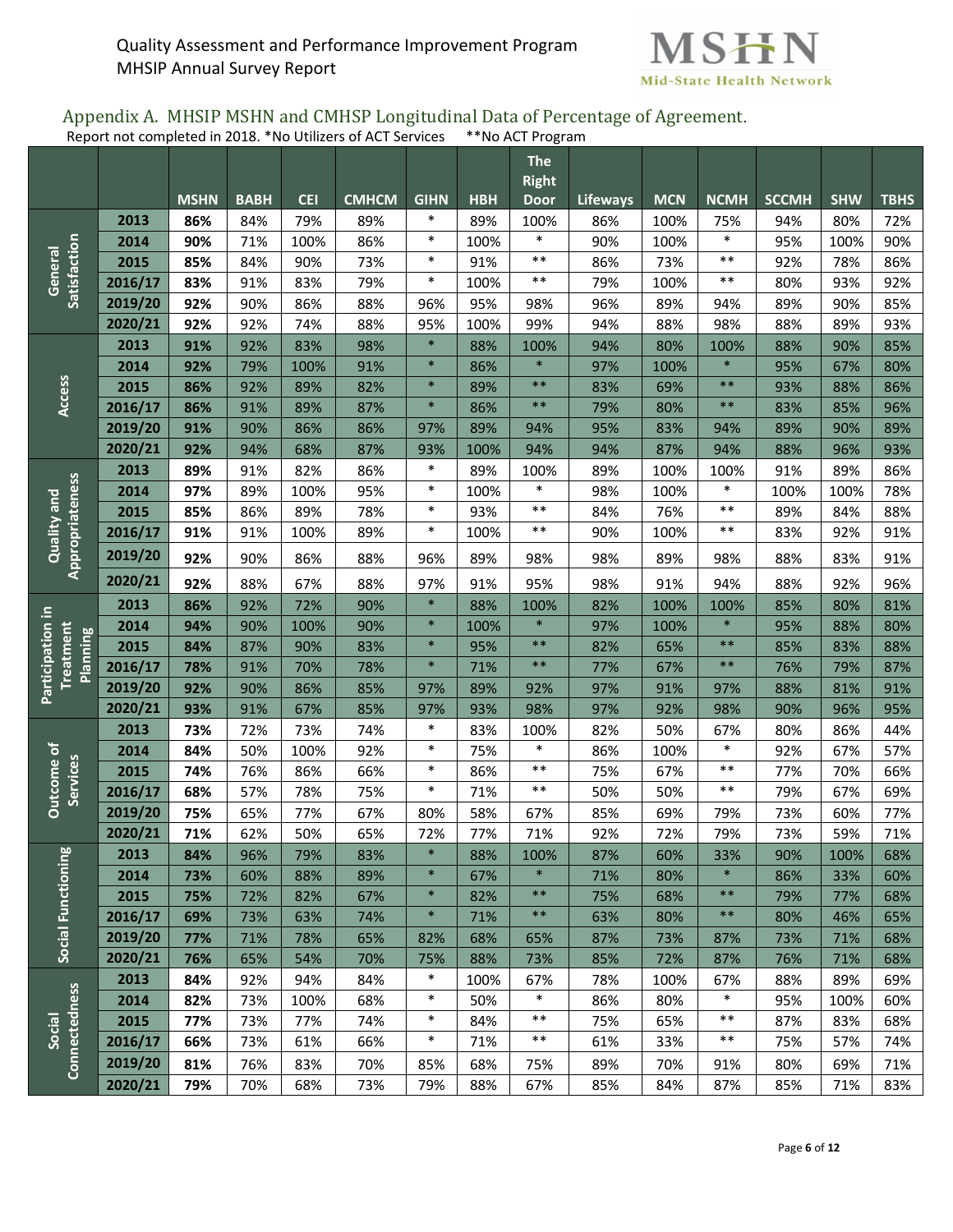

## Appendix B. MHSIP-The mean score for each subscale line item

| 2021                                                                       | <b>MSHN</b> | <b>BABH</b> | <b>CEI</b> | <b>CMCMH</b> | <b>GIHN</b> | <b>HBH</b> | <b>The</b><br>Right<br>Door | Lifeways | <b>MCN</b> | <b>NCMH</b> | <b>SCCMH</b> | <b>SHW</b> | <b>TBHS</b> |
|----------------------------------------------------------------------------|-------------|-------------|------------|--------------|-------------|------------|-----------------------------|----------|------------|-------------|--------------|------------|-------------|
| <b>General Satisfaction</b>                                                | 1.59        | 1.56        | 2.35       | 1.69         | 1.35        | 1.35       | 1.29                        | 1.62     | 1.96       | 1.44        | 1.63         | 1.65       | 1.47        |
| Q1. I like the services that I received.                                   | 1.56        | 1.52        | 2.08       | 1.63         | 1.33        | 1.31       | 1.35                        | 1.60     | 1.69       | 1.35        | 1.61         | 1.61       | 1.47        |
| Q2. If I had other choices, I would still choose to get services from this | 1.65        | 1.60        | 2.61       | 1.79         | 1.41        | 1.31       | 1.23                        | 1.64     | 2.31       | 1.54        | 1.69         | 1.64       | 1.52        |
| mental health agency.                                                      |             |             |            |              |             |            |                             |          |            |             |              |            |             |
| Q3. I would recommend this agency to a friend or family member.            | 1.58        | 1.56        | 2.38       | 1.65         | 1.31        | 1.44       | 1.27                        | 1.61     | 1.88       | 1.44        | 1.58         | 1.71       | 1.42        |
| <b>Perception of Access</b>                                                | 1.66        | 1.64        | 2.20       | 1.76         | 1.44        | 1.41       | 1.48                        | 1.63     | 1.94       | 1.61        | 1.67         | 1.66       | 1.55        |
| Q4. The location of services was convenient.                               | 1.57        | 1.57        | 2.04       | 1.59         | 1.34        | 1.44       | 1.39                        | 1.54     | 1.73       | 1.71        | 1.55         | 1.44       | 1.60        |
| Q5. Staff were willing to see me as often as I felt it was necessary.      | 1.62        | 1.60        | 2.15       | 1.73         | 1.41        | 1.44       | 1.46                        | 1.60     | 1.96       | 1.46        | 1.70         | 1.71       | 1.42        |
| Q6. Staff returned my calls within 24 hours.                               | 1.70        | 1.71        | 2.32       | 1.83         | 1.53        | 1.27       | 1.41                        | 1.66     | 2.08       | 1.63        | 1.77         | 1.68       | 1.53        |
| Q7. Services were available at times that were good for me.                | 1.56        | 1.57        | 1.96       | 1.62         | 1.28        | 1.19       | 1.27                        | 1.58     | 1.88       | 1.52        | 1.59         | 1.64       | 1.47        |
| Q8. I was able to get all the services I thought I needed.                 | 1.67        | 1.59        | 2.31       | 1.81         | 1.44        | 1.38       | 1.59                        | 1.64     | 1.77       | 1.67        | 1.71         | 1.57       | 1.57        |
| Q9. I was able to see a psychiatrist when I wanted to.                     | 1.83        | 1.84        | 2.45       | 1.99         | 1.71        | 1.79       | 1.78                        | 1.76     | 2.25       | 1.67        | 1.70         | 1.92       | 1.73        |
| <b>Perception of Quality and Appropriateness</b>                           | 1.62        | 1.69        | 2.21       | 1.69         | 1.39        | 1.50       | 1.48                        | 1.51     | 1.85       | 1.64        | 1.72         | 1.71       | 1.56        |
| Q10. Staff believed that I could grow, change and recover.                 | 1.58        | 1.65        | 1.96       | 1.67         | 1.21        | 1.69       | 1.42                        | 1.51     | 1.65       | 1.53        | 1.74         | 1.56       | 1.47        |
| Q12. I felt free to complain.                                              | 1.59        | 1.75        | 2.28       | 1.48         | 1.44        | 1.69       | 1.46                        | 1.51     | 1.88       | 1.65        | 1.72         | 1.79       | 1.55        |
| Q13. I was given information about my rights.                              | 1.53        | 1.55        | 2.08       | 1.64         | 1.33        | 1.50       | 1.43                        | 1.39     | 1.96       | 1.59        | 1.56         | 1.57       | 1.50        |
| Q14. Staff encouraged me to take responsibility for how I live my life.    | 1.63        | 1.74        | 2.04       | 1.88         | 1.26        | 1.38       | 1.48                        | 1.47     | 1.72       | 1.61        | 1.71         | 1.52       | 1.46        |
| Q15. Staff told me what side effects to watch for.                         | 1.74        | 1.90        | 2.52       | 1.52         | 1.60        | 1.57       | 1.68                        | 1.65     | 2.04       | 1.83        | 1.94         | 2.07       | 1.84        |
| Q16. Staff respected my wishes about who is and who is not to be given     | 1.49        | 1.47        | 2.08       | 1.68         | 1.15        | 1.33       | 1.28                        | 1.41     | 1.62       | 1.46        | 1.59         | 1.39       | 1.43        |
| information about my treatment services.                                   |             |             |            |              |             |            |                             |          |            |             |              |            |             |
| Q18. Staff were sensitive to my cultural/ethnic background (e.g., race,    | 1.64        | 1.69        | 2.10       | 1.91         | 1.44        | 1.38       | 1.47                        | 1.47     | 1.88       | 1.65        | 1.61         | 1.70       | 1.55        |
| religion, language, etc.).                                                 |             |             |            |              |             |            |                             |          |            |             |              |            |             |
| Q19. Staff helped me obtain the information I needed so that I could       | 1.65        | 1.67        | 2.38       | 1.60         | 1.45        | 1.47       | 1.58                        | 1.62     | 1.81       | 1.61        | 1.73         | 1.78       | 1.62        |
| take charge of managing my illness and disability.                         |             |             |            |              |             |            |                             |          |            |             |              |            |             |
| Q20. I was encouraged to use consumer-run programs (support groups,        | 1.74        | 1.81        | 2.45       | 1.86         | 1.63        | 1.47       | 1.55                        | 1.54     | 2.12       | 1.82        | 1.87         | 2.00       | 1.67        |
| drop-in centers, crisis phone line, etc.).                                 |             |             |            |              |             |            |                             |          |            |             |              |            |             |
| <b>Perception of Participation in Treatment Planning</b>                   | 1.61        | 1.65        | 2.08       | 1.78         | 1.35        | 1.48       | 1.49                        | 1.47     | 1.86       | 1.59        | 1.65         | 1.73       | 1.60        |
| Q11. I felt comfortable asking questions about my treatment, services,     | 1.57        | 1.56        | 2.04       | 1.80         | 1.33        | 1.33       | 1.40                        | 1.48     | 1.85       | 1.50        | 1.57         | 1.61       | 1.51        |
| and medication.                                                            |             |             |            |              |             |            |                             |          |            |             |              |            |             |
| Q17. I, not staff, decided my treatment goals.                             | 1.64        | 1.73        | 1.96       | 1.75         | 1.36        | 1.63       | 1.59                        | 1.47     | 1.88       | 1.68        | 1.73         | 1.85       | 1.68        |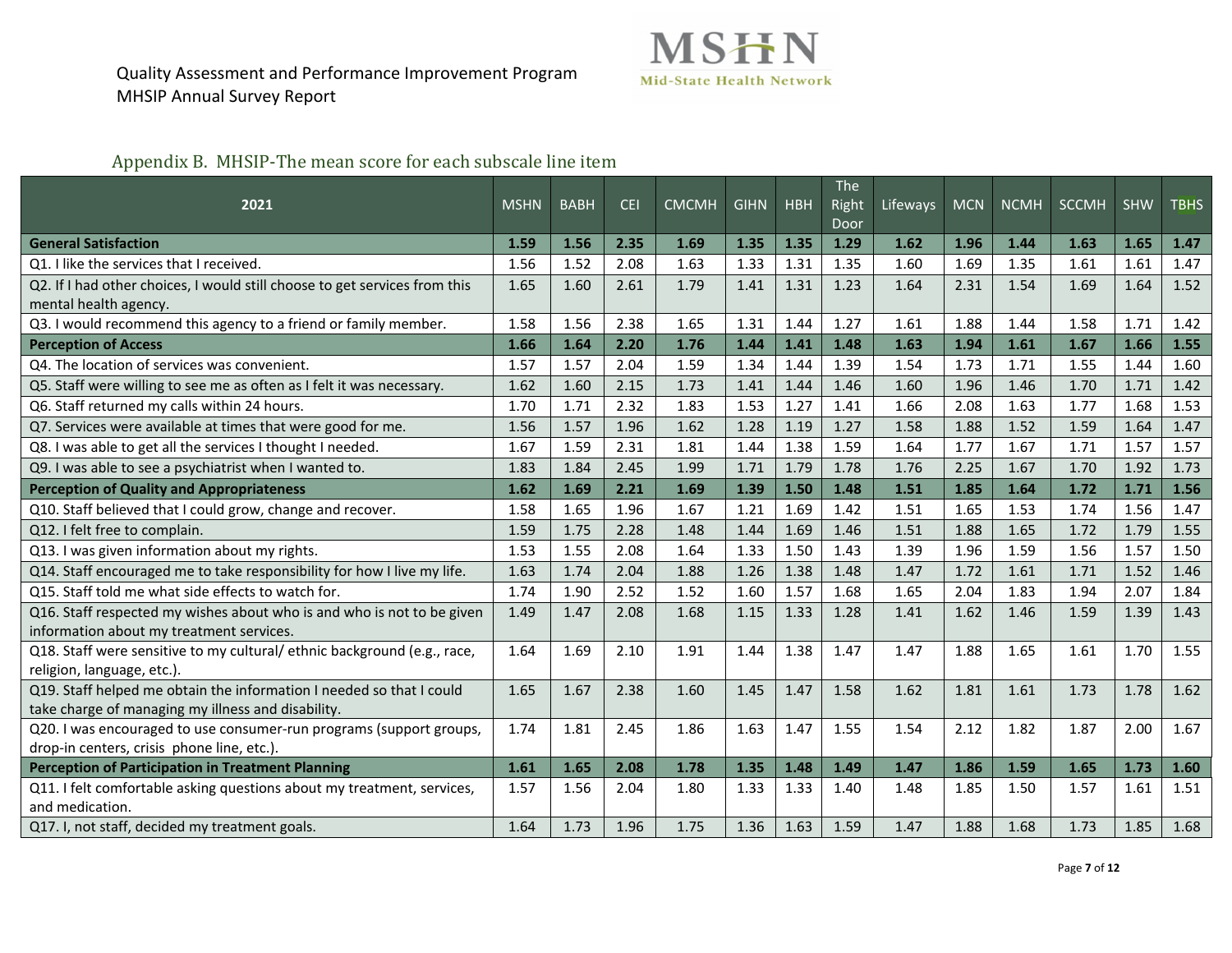

| <b>Perception of Outcome of Services</b>                                     | 2.16 | 2.30 | 2.82 | 2.26 | 2.05 | 1.78 | 2.22 | 2.04 | 2.19 | 2.03 | 2.05 | 2.40 | 2.18 |
|------------------------------------------------------------------------------|------|------|------|------|------|------|------|------|------|------|------|------|------|
| Q21. I deal more effectively with daily problems.                            | 1.96 | 2.14 | 2.67 | 1.98 | 1.74 | 1.73 | 1.94 | 1.89 | 2.00 | 1.70 | 2.04 | 2.21 | 1.97 |
| Q22. I am better able to control my life.                                    | 2.01 | 2.16 | 2.69 | 2.05 | 1.90 | 1.56 | 1.92 | 1.95 | 2.08 | 1.85 | 1.99 | 2.25 | 2.07 |
| Q23. I am better able to deal with crisis.                                   | 2.09 | 2.24 | 2.71 | 2.26 | 1.85 | 1.75 | 2.10 | 1.96 | 2.00 | 1.96 | 2.01 | 2.18 | 2.10 |
| Q24. I am getting along better with my family.                               | 2.15 | 2.23 | 2.88 | 2.28 | 2.03 | 1.87 | 2.01 | 2.14 | 2.08 | 2.00 | 1.90 | 2.44 | 2.12 |
| Q25. I do better in social situations.                                       | 2.35 | 2.45 | 2.85 | 2.47 | 2.26 | 1.81 | 2.53 | 1.95 | 2.24 | 2.28 | 2.17 | 2.61 | 2.30 |
| Q26. I do better in school and/or work.                                      | 2.28 | 2.49 | 3.17 | 2.43 | 2.24 | 1.57 | 2.44 | 1.98 | 2.28 | 2.12 | 2.22 | 2.43 | 2.36 |
| Q27. My housing situation has improved.                                      | 2.23 | 2.22 | 2.71 | 2.23 | 2.18 | 2.07 | 2.33 | 2.23 | 2.35 | 2.25 | 1.98 | 2.46 | 2.25 |
| Q28. My symptoms are not bothering me as much.                               | 2.32 | 2.53 | 2.85 | 2.40 | 2.30 | 1.80 | 2.59 | 2.16 | 2.56 | 2.17 | 2.15 | 2.64 | 2.36 |
| <b>Perception of Functioning</b>                                             | 2.13 | 2.31 | 2.87 | 2.22 | 2.06 | 1.73 | 2.24 | 1.98 | 2.27 | 1.97 | 2.05 | 2.24 | 2.17 |
| Q29. I do things that are more meaningful to me.                             | 2.09 | 2.24 | 2.88 | 2.18 | 2.00 | 1.75 | 2.16 | 1.96 | 2.20 | 1.94 | 1.99 | 2.25 | 2.20 |
| Q30. I am better able to take care of my needs.                              | 2.04 | 2.23 | 2.88 | 2.12 | 1.95 | 1.81 | 2.11 | 1.93 | 2.19 | 1.79 | 1.97 | 2.14 | 2.08 |
| Q31. I am better able to handle things when they go wrong.                   | 2.21 | 2.46 | 2.88 | 2.31 | 2.13 | 1.63 | 2.32 | 2.04 | 2.31 | 2.05 | 2.17 | 2.25 | 2.20 |
| Q32. I am better able to do things that I want to do.                        | 2.16 | 2.33 | 2.81 | 2.26 | 2.16 | 1.75 | 2.36 | 1.98 | 2.38 | 2.09 | 2.07 | 2.32 | 2.20 |
| <b>Perception of Social Connectedness</b>                                    | 2.09 | 2.13 | 2.49 | 2.18 | 1.96 | 1.94 | 2.32 | 2.08 | 2.14 | 1.90 | 1.90 | 2.16 | 1.98 |
| Q33. I am happy with the friendships I have.                                 | 2.03 | 2.07 | 2.42 | 2.10 | 1.95 | 1.75 | 2.25 | 2.02 | 2.16 | 1.81 | 1.88 | 2.07 | 2.00 |
| Q34. I have people with who I can do enjoyable things.                       | 1.99 | 2.03 | 2.42 | 2.06 | 1.77 | 1.94 | 2.06 | 1.98 | 2.12 | 1.79 | 1.90 | 2.25 | 1.87 |
| Q35. I feel I belong in my community.                                        | 2.35 | 2.40 | 2.68 | 2.53 | 2.44 | 2.27 | 2.90 | 2.23 | 2.42 | 2.23 | 2.08 | 2.21 | 2.31 |
| Q36. In a crisis, I would have the support I need from family or<br>friends. | 1.98 | 2.02 | 2.42 | 2.03 | 1.67 | 1.81 | 2.10 | 2.09 | 1.85 | 1.75 | 1.74 | 2.11 | 1.75 |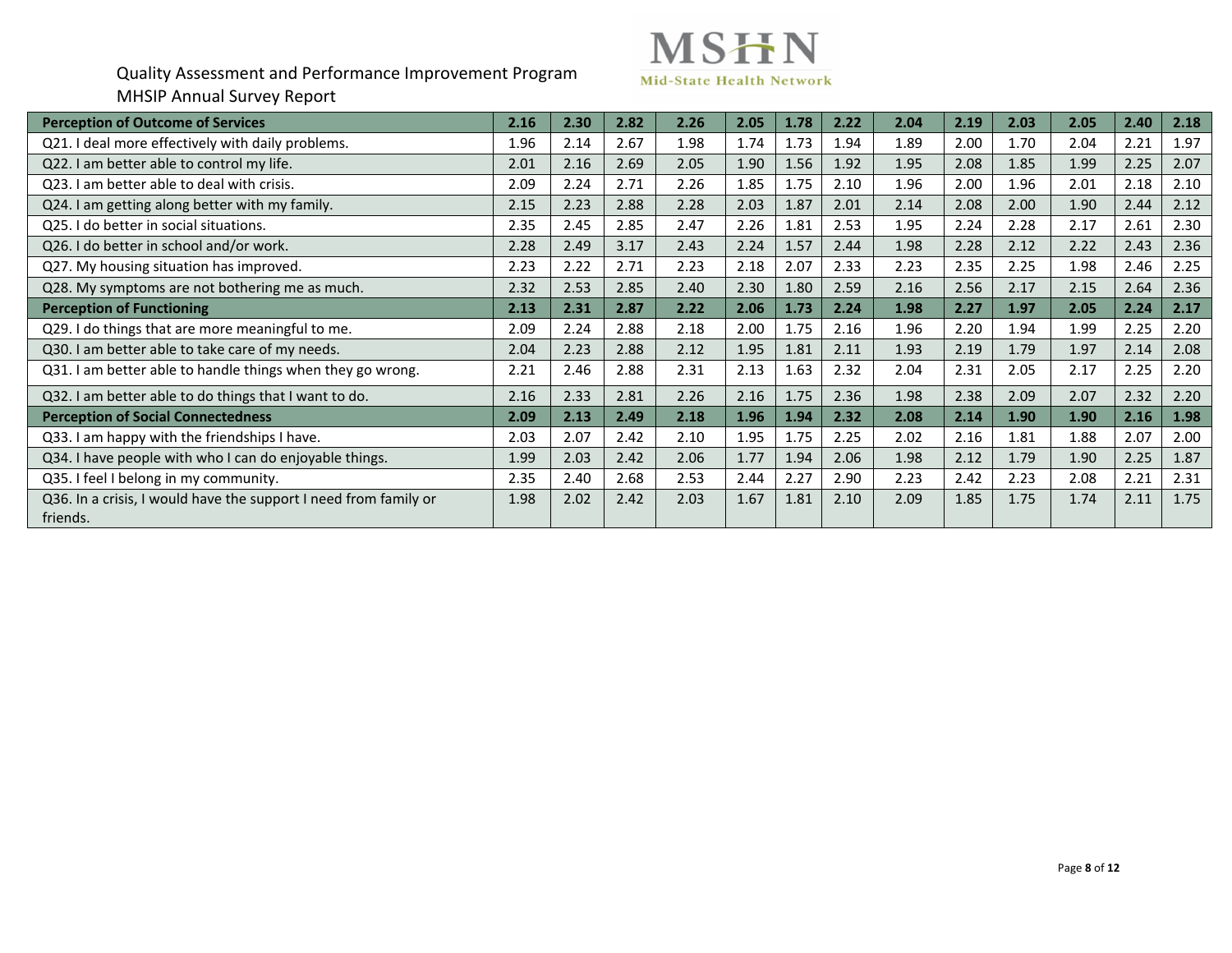

# Appendix C. MHSIP Subscale Line Item Ranked

|                                                                                              | <b>MSHN</b> | <b>BABH</b> | <b>CEI</b> | <b>CMCMH</b> | <b>GIHN</b> | <b>HBH</b> | <b>The</b><br>Right | Life-<br>ways | <b>MCN</b> | <b>NCMH</b> | <b>SCCMH</b> | <b>SHW</b> | <b>TBHS</b> |
|----------------------------------------------------------------------------------------------|-------------|-------------|------------|--------------|-------------|------------|---------------------|---------------|------------|-------------|--------------|------------|-------------|
| <b>Questions</b>                                                                             |             |             |            |              |             |            | Door                |               |            |             |              |            |             |
| Q16. Staff respected my wishes about who is and who is not to be given information           |             |             |            |              |             |            |                     |               |            |             |              |            |             |
| about my treatment services.                                                                 | 1.49        | 1.47        | 2.08       | 1.68         | 1.15        | 1.33       | 1.28                | 1.41          | 1.62       | 1.46        | 1.59         | 1.39       | 1.43        |
| Q13. I was given information about my rights.                                                | 1.53        | 1.55        | 2.08       | 1.64         | 1.33        | 1.50       | 1.43                | 1.39          | 1.96       | 1.59        | 1.56         | 1.57       | 1.50        |
| Q1. I like the services that I received                                                      | 1.56        | 1.52        | 2.08       | 1.63         | 1.33        | 1.31       | 1.35                | 1.60          | 1.69       | 1.35        | 1.61         | 1.61       | 1.47        |
| Q7. Services were available at times that were good for me.                                  | 1.56        | 1.57        | 1.96       | 1.62         | 1.28        | 1.19       | 1.27                | 1.58          | 1.88       | 1.52        | 1.59         | 1.64       | 1.47        |
| Q4. The location of services was convenient.                                                 | 1.57        | 1.57        | 2.04       | 1.59         | 1.34        | 1.44       | 1.39                | 1.54          | 1.73       | 1.71        | 1.55         | 1.44       | 1.60        |
| Q11. I felt comfortable asking questions about my treatment, services, and medication.       | 1.57        | 1.56        | 2.04       | 1.80         | 1.33        | 1.33       | 1.40                | 1.48          | 1.85       | 1.50        | 1.57         | 1.61       | 1.51        |
| Q3. I would recommend this agency to a friend or family member.                              | 1.58        | 1.56        | 2.38       | 1.65         | 1.31        | 1.44       | 1.27                | 1.61          | 1.88       | 1.44        | 1.58         | 1.71       | 1.42        |
| Q10. Staff believed that I could grow, change and recover.                                   | 1.58        | 1.65        | 1.96       | 1.67         | 1.21        | 1.69       | 1.42                | 1.51          | 1.65       | 1.53        | 1.74         | 1.56       | 1.47        |
| Q12. I felt free to complain.                                                                | 1.59        | 1.75        | 2.28       | 1.48         | 1.44        | 1.69       | 1.46                | 1.51          | 1.88       | 1.65        | 1.72         | 1.79       | 1.55        |
| Q5. Staff were willing to see me as often as I felt it was necessary.                        | 1.62        | 1.60        | 2.15       | 1.73         | 1.41        | 1.44       | 1.46                | 1.60          | 1.96       | 1.46        | 1.70         | 1.71       | 1.42        |
| Q14. Staff encouraged me to take responsibility for how I live my life.                      | 1.63        | 1.74        | 2.04       | 1.88         | 1.26        | 1.38       | 1.48                | 1.47          | 1.72       | 1.61        | 1.71         | 1.52       | 1.46        |
| Q18. Staff were sensitive to my cultural/ ethnic background (e.g., race, religion, language, |             |             |            |              |             |            |                     |               |            |             |              |            |             |
| $etc.$ )                                                                                     | 1.64        | 1.69        | 2.10       | 1.91         | 1.44        | 1.38       | 1.47                | 1.47          | 1.88       | 1.65        | 1.61         | 1.70       | 1.55        |
| Q17. I, not staff, decided my treatment goals.                                               | 1.64        | 1.73        | 1.96       | 1.75         | 1.36        | 1.63       | 1.59                | 1.47          | 1.88       | 1.68        | 1.73         | 1.85       | 1.68        |
| Q19. Staff helped me obtain the information I needed so that I could take charge of          |             |             |            |              |             |            |                     |               |            |             |              |            |             |
| managing my illness and disability.                                                          | 1.65        | 1.67        | 2.38       | 1.60         | 1.45        | 1.47       | 1.58                | 1.62          | 1.81       | 1.61        | 1.73         | 1.78       | 1.62        |
| Q2. If I had other choices, I would still choose to get services from this mental health     |             |             |            |              |             |            |                     |               |            |             |              |            |             |
| agency.                                                                                      | 1.65        | 1.60        | 2.61       | 1.79         | 1.41        | 1.31       | 1.23                | 1.64          | 2.31       | 1.54        | 1.69         | 1.64       | 1.52        |
| Q8. I was able to get all the services I thought I needed.                                   | 1.67        | 1.59        | 2.31       | 1.81         | 1.44        | 1.38       | 1.59                | 1.64          | 1.77       | 1.67        | 1.71         | 1.57       | 1.57        |
| Q6. Staff returned my calls within 24 hours.                                                 | 1.70        | 1.71        | 2.32       | 1.83         | 1.53        | 1.27       | 1.41                | 1.66          | 2.08       | 1.63        | 1.77         | 1.68       | 1.53        |
| Q20. I was encouraged to use consumer-run programs (support groups, drop-in centers,         |             |             |            |              |             |            |                     |               |            |             |              |            |             |
| crisis phone line, etc.)                                                                     | 1.74        | 1.81        | 2.45       | 1.86         | 1.63        | 1.47       | 1.55                | 1.54          | 2.12       | 1.82        | 1.87         | 2.00       | 1.67        |
| Q15. Staff told me what side effects to watch for.                                           | 1.74        | 1.90        | 2.52       | 1.52         | 1.60        | 1.57       | 1.68                | 1.65          | 2.04       | 1.83        | 1.94         | 2.07       | 1.84        |
| Q9. I was able to see a psychiatrist when I wanted to.                                       | 1.83        | 1.84        | 2.45       | 1.99         | 1.71        | 1.79       | 1.78                | 1.76          | 2.25       | 1.67        | 1.70         | 1.92       | 1.73        |
| Q21. I deal more effectively with daily problems.                                            | 1.96        | 2.14        | 2.67       | 1.98         | 1.74        | 1.73       | 1.94                | 1.89          | 2.00       | 1.70        | 2.04         | 2.21       | 1.97        |
| Q36. In a crisis, I would have the support I need from family or friends.                    | 1.98        | 2.02        | 2.42       | 2.03         | 1.67        | 1.81       | 2.10                | 2.09          | 1.85       | 1.75        | 1.74         | 2.11       | 1.75        |
| Q34. I have people with who I can do enjoyable things.                                       | 1.99        | 2.03        | 2.42       | 2.06         | 1.77        | 1.94       | 2.06                | 1.98          | 2.12       | 1.79        | 1.90         | 2.25       | 1.87        |
| Q22. I am better able to control my life.                                                    | 2.01        | 2.16        | 2.69       | 2.05         | 1.90        | 1.56       | 1.92                | 1.95          | 2.08       | 1.85        | 1.99         | 2.25       | 2.07        |
| Q33. I am happy with the friendships I have.                                                 | 2.03        | 2.07        | 2.42       | 2.10         | 1.95        | 1.75       | 2.25                | 2.02          | 2.16       | 1.81        | 1.88         | 2.07       | 2.00        |
| Q30. I am better able to take care of my needs.                                              | 2.04        | 2.23        | 2.88       | 2.12         | 1.95        | 1.81       | 2.11                | 1.93          | 2.19       | 1.79        | 1.97         | 2.14       | 2.08        |
| Q23. I am better able to deal with crisis.                                                   | 2.09        | 2.24        | 2.71       | 2.26         | 1.85        | 1.75       | 2.10                | 1.96          | 2.00       | 1.96        | 2.01         | 2.18       | 2.10        |
| Q29. I do things that are more meaningful to me.                                             | 2.09        | 2.24        | 2.88       | 2.18         | 2.00        | 1.75       | 2.16                | 1.96          | 2.20       | 1.94        | 1.99         | 2.25       | 2.20        |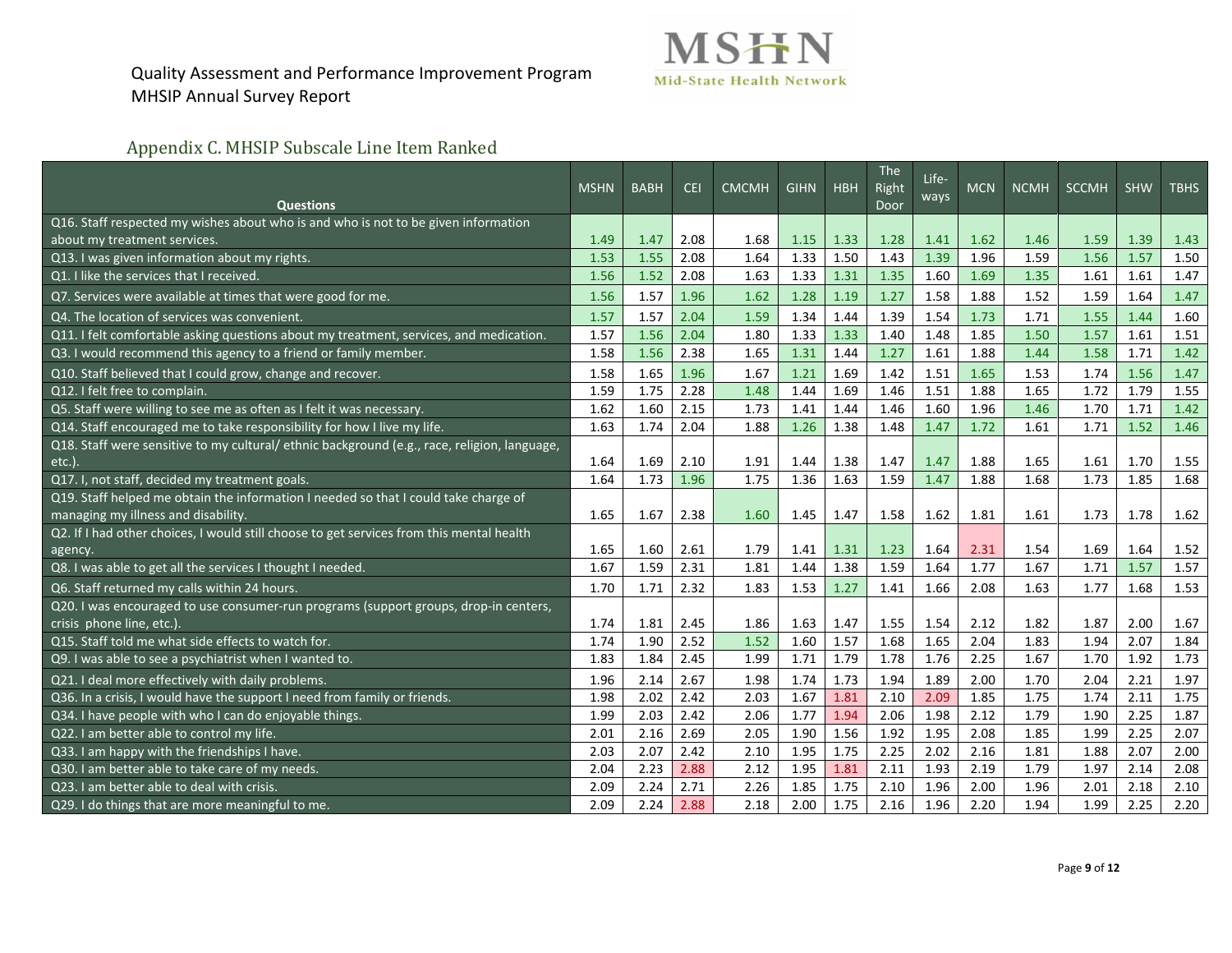

| <b>Questions</b>                                           | <b>MSHN</b> | <b>BABH</b>    | <b>CEL</b> | <b>CMCMH</b> | <b>GIHN</b>       | <b>HBH</b> | The<br>Right<br>Door | Life-<br>ways | <b>MCN</b> | <b>NCMH</b> | SCCMH | <b>SHW</b> | <b>TBHS</b> |
|------------------------------------------------------------|-------------|----------------|------------|--------------|-------------------|------------|----------------------|---------------|------------|-------------|-------|------------|-------------|
| Q24. I am getting along better with my family.             | 2.15        | 2.23           | 2.88       | 2.28         | 2.03              | 1.87       | 2.01                 | 2.14          | 2.08       | 2.00        | 1.90  | 2.44       | 2.12        |
| Q32. I am better able to do things that I want to do.      | 2.16        | 2.33           | 2.81       | 2.26         | 2.16              | 1.75       | 2.36                 | 1.98          | 2.38       | 2.09        | 2.07  | 2.32       | 2.20        |
| Q31. I am better able to handle things when they go wrong. | 2.21        | 2.46           | 2.88       | 2.31         | 2.13              | 1.63       | 2.32                 | 2.04          | 2.31       | 2.05        | 2.17  | 2.25       | 2.20        |
| Q27. My housing situation has improved.                    | 2.23        | 2.22           | 2.71       | 2.23         | 2.18              | 2.07       | 2.33                 | 2.23          | 2.35       | 2.25        | 1.98  | 2.46       | 2.25        |
| Q26. I do better in school and/or work.                    | 2.28        | 2.49           | 3.17       | 2.43         | 2.24              | 1.57       | 2.44                 | 1.98          | 2.28       | 2.12        | 2.22  | 2.43       | 2.36        |
| Q28. My symptoms are not bothering me as much.             | 2.32        | 2.53           | 2.85       | 2.40         | 2.30              | 1.80       | 2.59                 | 2.16          | 2.56       | 2.17        | 2.15  | 2.64       | 2.36        |
| Q25. I do better in social situations.                     | 2.35        | $2.45^{\circ}$ | 2.85       | 2.47         | 2.26 <sub>1</sub> | 1.81       | 2.53                 | 1.95          | 2.24       | 2.28        | 2.17  | 2.61       | 2.30        |
| Q35. I feel I belong in my community.                      | 2.35        | 2.40           | 2.68       | 2.53         | 2.44              | 2.27       | 2.90                 | 2.23          | 2.42       | 2.23        | 2.08  | 2.21       | 2.31        |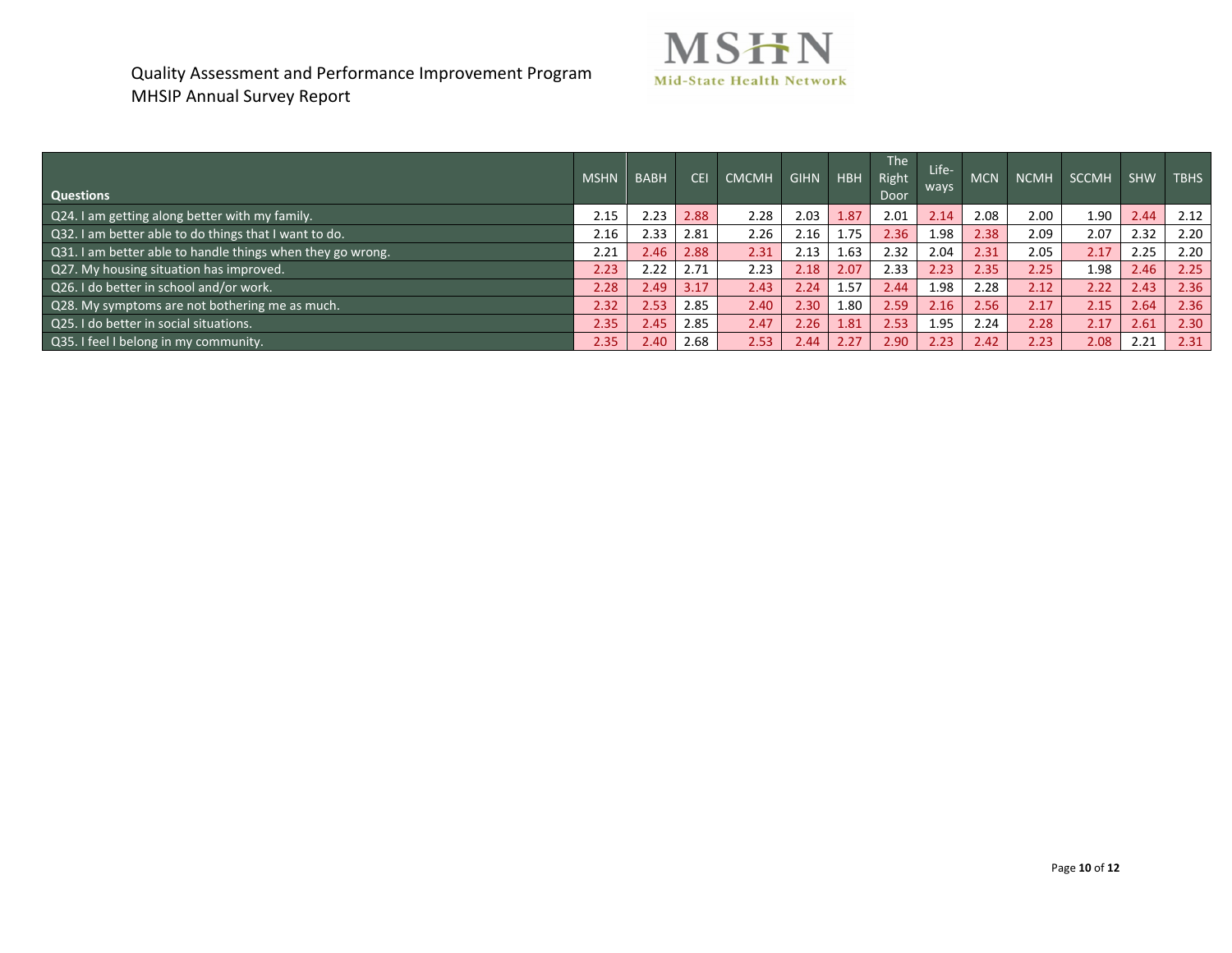

## Appendix D. MSHN and CMHSP MHSIP Total Valid Count for Each Question

|                                                                                                                            |             |             |            |              |             |            | The   |                   |    |     |       |            |             |
|----------------------------------------------------------------------------------------------------------------------------|-------------|-------------|------------|--------------|-------------|------------|-------|-------------------|----|-----|-------|------------|-------------|
| <b>Questions</b>                                                                                                           | <b>MSHN</b> | <b>BABH</b> | <b>CEI</b> | <b>CMCMH</b> | <b>GIHN</b> | <b>HBH</b> | Right | Lifeways MCN NCMH |    |     | SCCMH | <b>SHW</b> | <b>TBHS</b> |
|                                                                                                                            |             |             |            |              |             |            | Door  |                   |    |     |       |            |             |
| Q1. I like the services that I received.                                                                                   | 1437        | 204         | 26         | 281          | 39          | 16         | 83    | 426               | 26 | 108 | 141   | 28         | 59          |
| Q2. If I had other choices, I would still choose to get services from<br>this mental health agency.                        | 1427        | 204         | 23         | 278          | 39          | 16         | 81    | 426               | 26 | 106 | 140   | 28         | 60          |
| Q3. I would recommend this agency to a friend or family member.                                                            | 1432        | 203         | 26         | 279          | 39          | 16         | 81    | 426               | 26 | 108 | 140   | 28         | 60          |
| Q4. The location of services was convenient.                                                                               | 1414        | 195         | 26         | 270          | 38          | 16         | 82    | 427               | 26 | 109 | 138   | 27         | 60          |
| Q5. Staff were willing to see me as often as I felt it was necessary.                                                      | 1430        | 202         | 26         | 280          | 39          | 16         | 80    | 426               | 26 | 108 | 139   | 28         | 60          |
| Q6. Staff returned my calls within 24 hours.                                                                               | 1409        | 192         | 25         | 271          | 38          | 15         | 82    | 426               | 25 | 108 | 140   | 28         | 59          |
| Q7. Services were available at times that were good for me.                                                                | 1435        | 203         | 26         | 280          | 39          | 16         | 81    | 428               | 26 | 108 | 140   | 28         | 60          |
| Q8. I was able to get all the services I thought I needed.                                                                 | 1437        | 204         | 26         | 280          | 39          | 16         | 82    | 425               | 26 | 110 | 141   | 28         | 60          |
| Q9. I was able to see a psychiatrist when I wanted to.                                                                     | 1287        | 191         | 22         | 261          | 31          | 14         | 68    | 355               | 24 | 100 | 136   | 26         | 59          |
| Q10. Staff believed that I could grow, change and recover.                                                                 | 1417        | 201         | 25         | 276          | 39          | 16         | 78    | 424               | 26 | 109 | 136   | 27         | 60          |
| Q11. I felt comfortable asking questions about my treatment,<br>services, and medication.                                  | 1426        | 203         | 26         | 276          | 39          | 15         | 81    | 423               | 26 | 109 | 141   | 28         | 59          |
| Q12. I felt free to complain.                                                                                              | 1422        | 204         | 25         | 279          | 39          | 16         | 78    | 423               | 26 | 106 | 138   | 28         | 60          |
| Q13. I was given information about my rights.                                                                              | 1432        | 203         | 25         | 277          | 39          | 16         | 82    | 426               | 26 | 110 | 140   | 28         | 60          |
| Q14. Staff encouraged me to take responsibility for how I live my<br>life.                                                 | 1394        | 201         | 25         | 253          | 38          | 16         | 81    | 421               | 25 | 110 | 138   | 27         | 59          |
| Q15. Staff told me what side effects to watch for.                                                                         | 1332        | 193         | 25         | 273          | 35          | 14         | 76    | 365               | 24 | 103 | 140   | 27         | 57          |
| Q16. Staff respected my wishes about who is and who is not to be<br>given information about my treatment services.         | 1410        | 201         | 25         | 261          | 39          | 15         | 81    | 426               | 26 | 108 | 140   | 28         | 60          |
| Q17. I, not staff, decided my treatment goals.                                                                             | 1413        | 203         | 26         | 272          | 39          | 16         | 82    | 427               | 25 | 97  | 139   | 27         | 60          |
| Q18. Staff were sensitive to my cultural/ ethnic background (e.g.,<br>race, religion, language, etc.).                     | 1351        | 187         | 21         | 270          | 36          | 13         | 77    | 406               | 24 | 101 | 133   | 27         | 56          |
| Q19. Staff helped me obtain the information I needed so that I<br>could take charge of managing my illness and disability. | 1419        | 200         | 26         | 273          | 38          | 15         | 78    | 426               | 26 | 109 | 141   | 27         | 60          |
| Q20. I was encouraged to use consumer-run programs (support<br>groups, drop-in centers, crisis phone line, etc.).          | 1389        | 190         | 22         | 278          | 38          | 15         | 76    | 413               | 26 | 107 | 139   | 27         | 58          |
| Q21. I deal more effectively with daily problems.                                                                          | 1429        | 203         | 24         | 278          | 39          | 15         | 80    | 427               | 26 | 109 | 140   | 28         | 60          |
| Q22. I am better able to control my life.                                                                                  | 1430        | 204         | 26         | 278          | 39          | 16         | 79    | 427               | 26 | 109 | 138   | 28         | 60          |
| Q23. I am better able to deal with crisis.                                                                                 | 1425        | 201         | 24         | 279          | 39          | 16         | 77    | 426               | 26 | 109 | 140   | 28         | 60          |